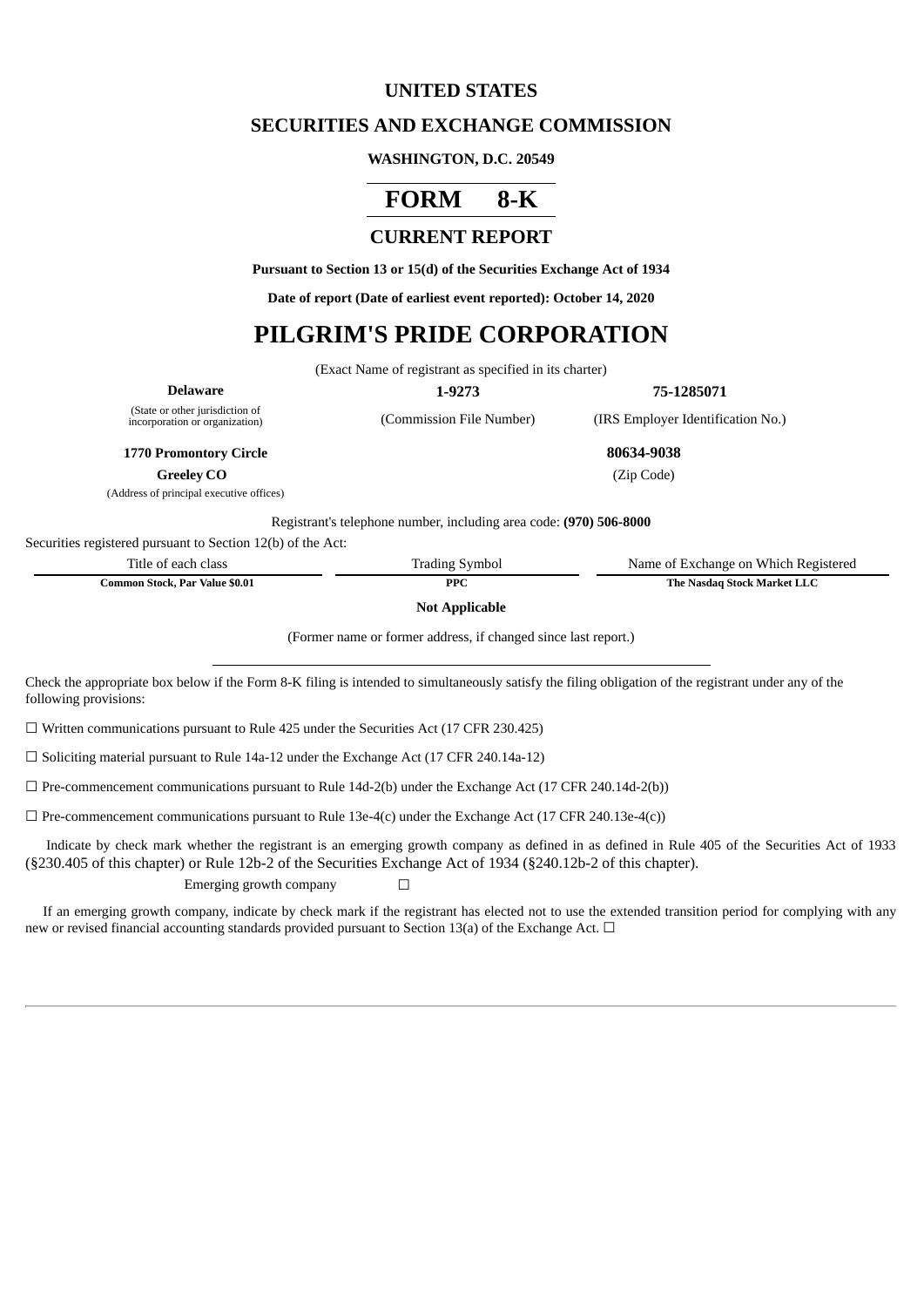#### **Item 8.01. Other Events.**

On October 13, 2020, Pilgrim's Pride Corporation (the "Company") announced that it has entered into a plea agreement (the "Agreement") with the United States Department of Justice Antitrust Division (the "Antitrust Division") pursuant to which the Company agreed to (i) plead guilty to one count of conspiracy in restraint of competition involving sales of broiler chicken products in the United States in violation of the Sherman Antitrust Act, 15 U.S.C. § 1, and (ii) pay a fine of \$110,524,140. The Company expects to record the fine as miscellaneous expense in its financial statements in the third quarter of 2020.

Under the Agreement, which is subject to the approval of the United States District Court for the District of Colorado, the Antitrust Division agreed not to bring further charges against the Company for any antitrust violation involving the sale of broiler chicken products in the United States occurring prior to the date of the Agreement.

The Company continues to cooperate with the Antitrust Division in its investigation into the sale of broiler chicken products in the United States, and to defend itself in the *In re Broiler Chicken Antitrust Litigation* previously disclosed in the Company's reports filed with the Securities and Exchange Commission.

Attached as an Exhibit to this Form 8-K is the Company's press release regarding the Agreement.

#### **Forward-Looking Statements**

This Current Report on Form 8-K contains forward-looking statements within the meaning of the "safe harbor" provisions of the Private Securities Litigation Reform Act of 1995. All statements, other than statements of historical facts, may be forward-looking statements. Words such as "continues," "may," "will," "should," "expects," "believes," "subject to" and similar expressions are used to identify these forwardlooking statements. These forward-looking statements involve significant risks and uncertainties that could cause actual results to differ materially from expected results. Factors that could cause actual results to differ materially from those projected in such forward-looking statements include future developments related to the Agreement, the litigation matters discussed herein, and other factors discussed in the risk factors sections of the Company's Quarterly Reports on Form 10-Q and Annual Reports on Form 10-K on file with the Securities and Exchange Commission. The forward-looking statements in this Current Report on Form 8-K speak only as of the date hereof, and the Company undertakes no obligation to update any such statement, whether as a result of new information, future developments or otherwise, except as may be required by applicable law.

#### **Item 9.01 Financial Statements and Exhibits.**

[Exhibit](#page-3-0) 99.1 Press Release of Pilgrim's Pride Corporation dated October 13, 2020.

Exhibit 104 Cover Page Interactive Data File formatted in iXBRL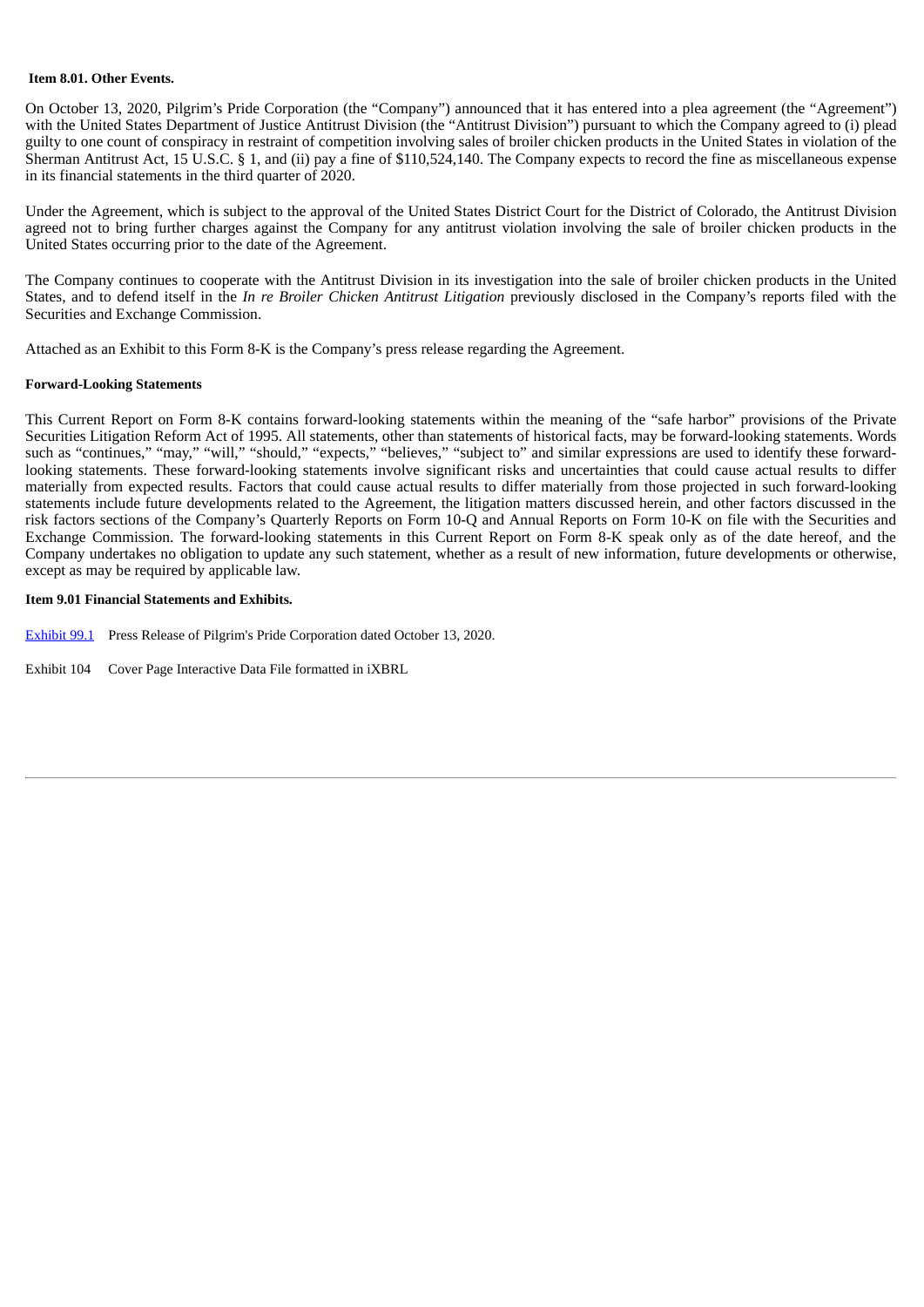#### **SIGNATURE**

Pursuant to the requirements of the Securities Exchange Act of 1934, the registrant has duly caused this report to be signed on its behalf by the undersigned hereunto duly authorized.

PILGRIM'S PRIDE CORPORATION

Date: October 14, 2020 /s/ Fabio Sandri

Fabio Sandri Chief Executive Officer and Chief Financial Officer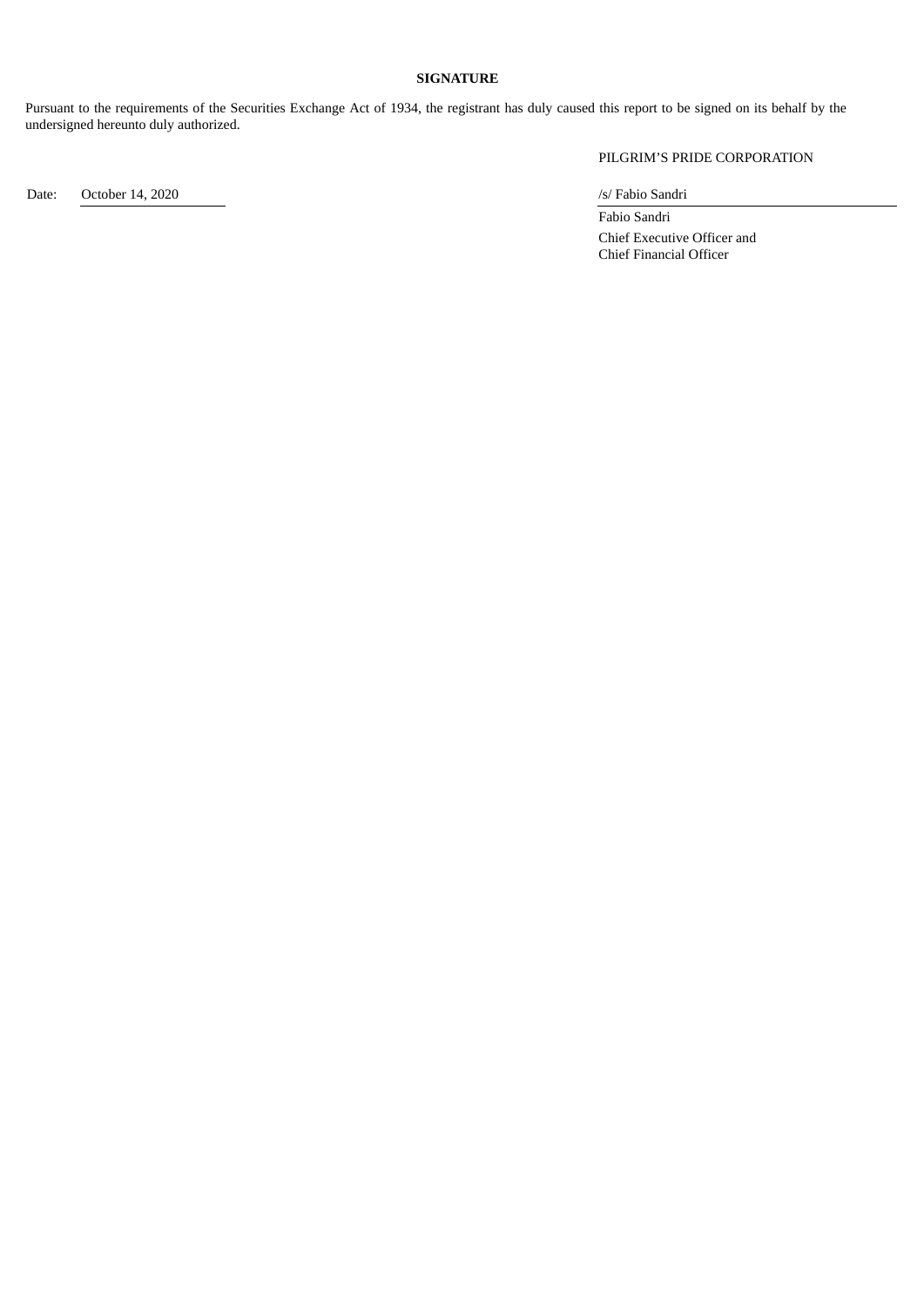<span id="page-3-0"></span>

#### **Pilgrim's Announces Agreement with DOJ Antitrust Division**

GREELEY, Colo. – Oct. 13, 2020 – Pilgrim's Pride Corporation (NASDAQ: PPC) today announced that it has entered into a plea agreement with the United States Department of Justice Antitrust Division in respect to its investigation into the sales of broiler chicken products in the United States. In the plea agreement, which is subject to the approval of the United States District Court of Colorado, Pilgrim's and the Antitrust Division agreed to a fine of \$110,524,140 for restraint of competition that affected three contracts for the sale of chicken products to one customer in the United States. The agreement does not recommend a monitor, any restitution or probationary period, and provides that the Antitrust Division will bring no further charges against Pilgrim's in this matter, provided the company complies with the terms and provisions of the agreement. Pilgrim's expects to record the fine as a miscellaneous expense in its financial statements in the third quarter of 2020.

"Pilgrim's is committed to fair and honest competition in compliance with U.S. antitrust laws," said Fabio Sandri, Pilgrim's CEO. "We are encouraged that today's agreement concludes the Antitrust Division's investigation into Pilgrim's, providing certainty regarding this matter to our team members, suppliers, customers and shareholders."

#### **Forward-Looking Statements**

This press release contains forward-looking statements within the meaning of the "safe harbor" provisions of the Private Securities Litigation Reform Act of 1995. All statements, other than statements of historical facts, may be forward-looking statements. Words such as "continues," "may," "will," "expects," "believes" and similar expressions are used to identify these forward-looking statements. These forward-looking statements involve significant risks and uncertainties that could cause actual results to differ materially from expected results. Factors that could cause actual results to differ materially from those projected in such forward-looking statements include future developments related to the plea agreement, and the matters discussed herein, and other factors discussed in the risk factors sections of the Company's Quarterly Reports on Form 10-Q and Annual Reports on Form 10-K on file with the Securities and Exchange Commission. The forward-looking statements speak only as of the date hereof, and the Company undertakes no obligation to update any such statement, whether as a result of new information, future developments or otherwise, except as may be required by applicable law.

###